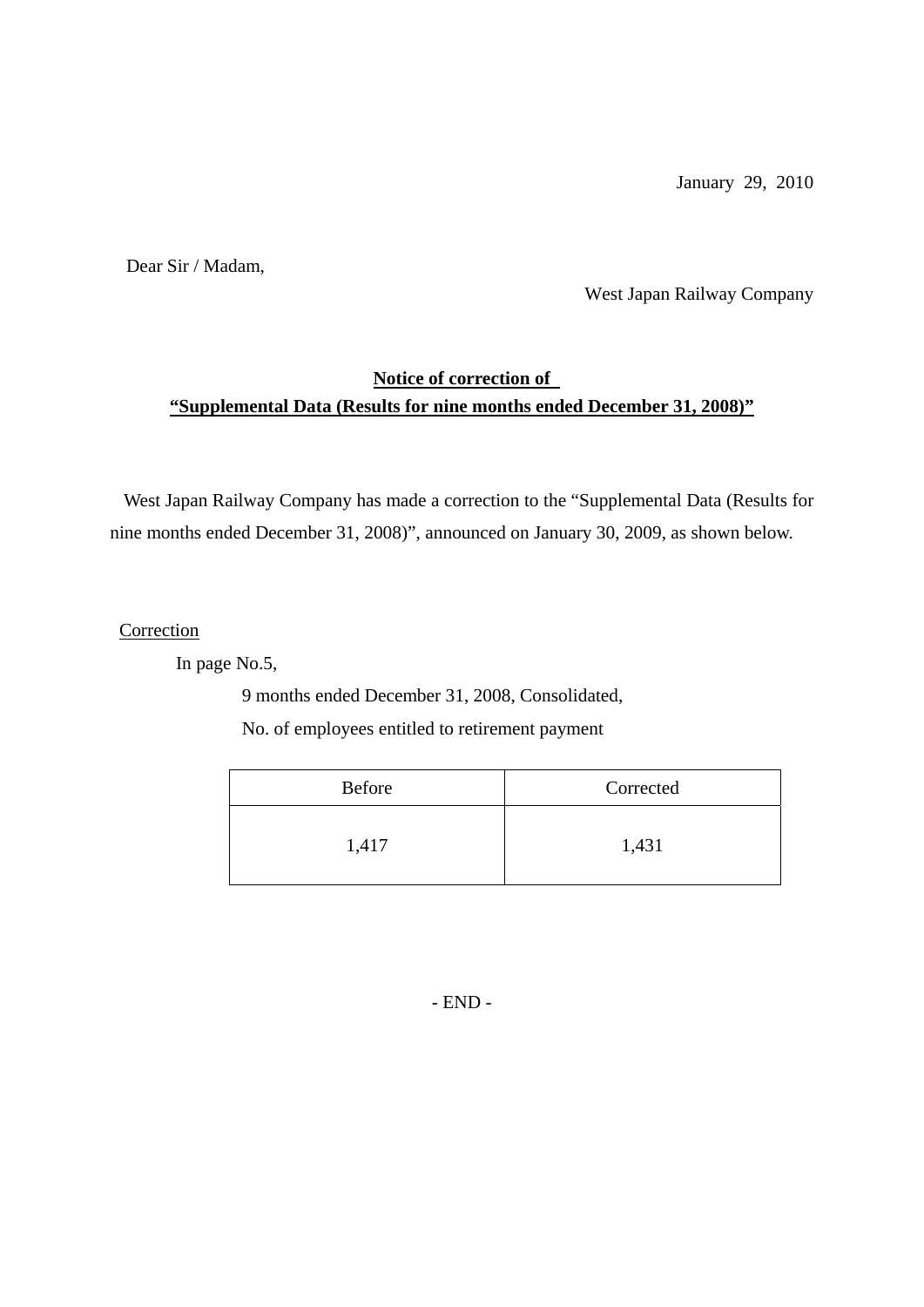# Supplemental Data

(Results for nine months ended December 31, 2008 )

West Japan Railway Company January 30, 2009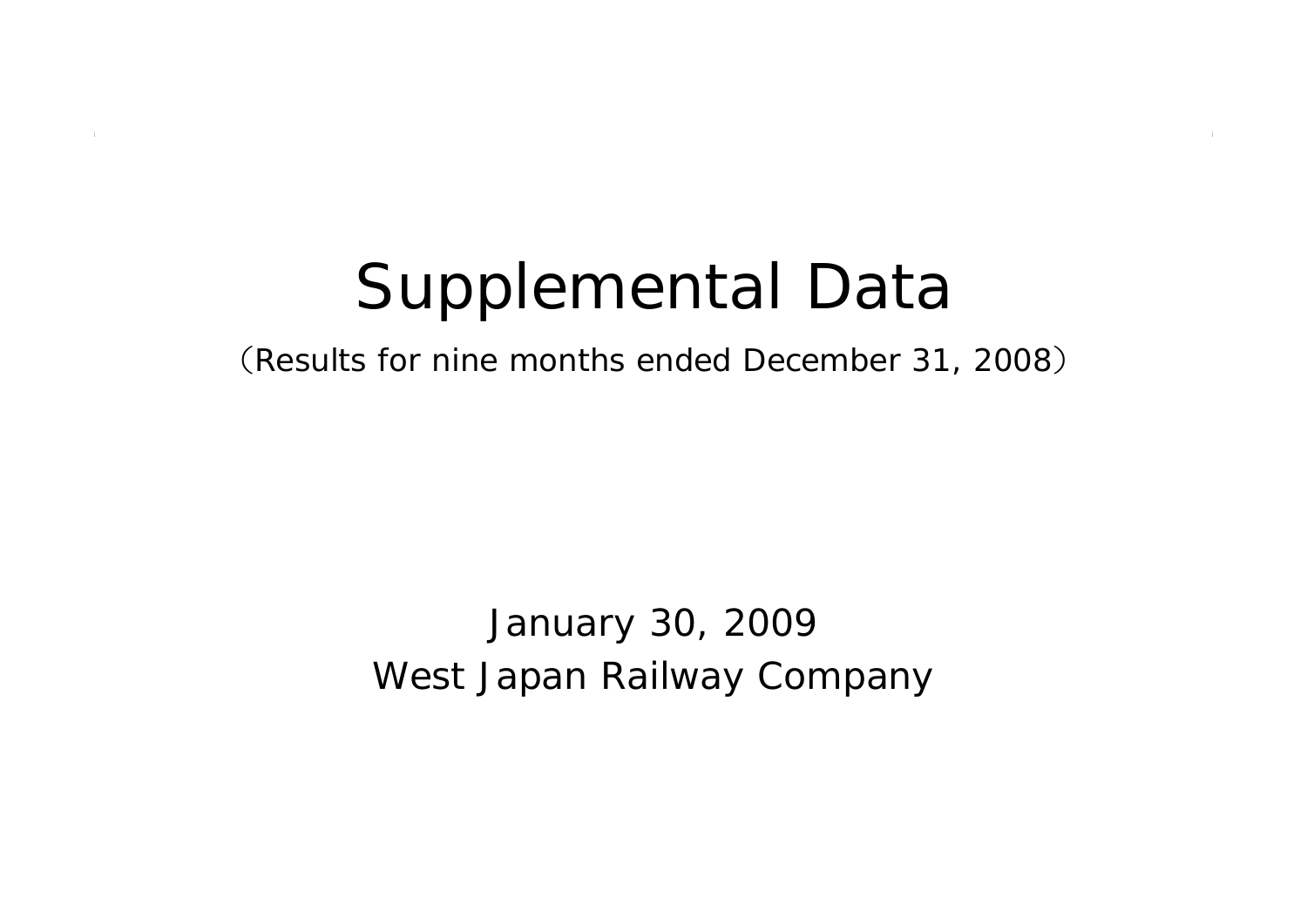## Financial Highlights

|                                                      |                      |                      |                                     |       |                   |                             |                              | 【¥Billions】 |
|------------------------------------------------------|----------------------|----------------------|-------------------------------------|-------|-------------------|-----------------------------|------------------------------|-------------|
|                                                      | 9 months<br>ended    | 9 months<br>ended    | <b>YOY</b><br>Increase / (Decrease) |       |                   | Forecast<br>for year ending | YOY<br>Increase / (Decrease) |             |
|                                                      | December 31,<br>2007 | December 31,<br>2008 | Amount                              | %     | March 31,<br>2008 | March 31,<br>2009*          | Amount                       | %           |
|                                                      | Α                    | B                    | B-A                                 | B/A   | $\mathsf C$       | D                           | $D-C$                        | D/C         |
| [Consolidated]                                       |                      |                      |                                     |       |                   |                             |                              |             |
| <b>Operating Revenues</b>                            | 955.7                | 961.7                | 6.0                                 | 0.6   | 1290.1            | 1293.0                      | 2.8                          | 0.2         |
| Operating Income                                     | 121.9                | 113.3                | (8.5)                               | (7.0) | 137.4             | 127.0                       | (10.4)                       | (7.6)       |
| <b>Recurring Profit</b>                              | 98.0                 | 89.7                 | (8.2)                               | (8.4) | 108.8             | 98.0                        | (10.8)                       | (10.0)      |
| Income before income taxes and<br>minority interests | 89.2                 | 90.2                 | 0.9                                 | 1.1   | 101.5             | 98.2                        | (3.3)                        | (3.3)       |
| Net Income                                           | 52.1                 | 52.6                 | 0.4                                 | 0.9   | 57.7              | 56.0                        | (1.7)                        | (3.0)       |
| [Non-Consolidated]                                   |                      |                      |                                     |       |                   |                             |                              |             |
| <b>Transportation Revenues</b>                       | 589.5                | 592.6                | 3.0                                 | 0.5   | 781.7             | 785.0                       | 3.2                          | 0.4         |
| <b>Operating Expenses</b>                            | 556.3                | 566.0                | 9.6                                 | 1.7   | 769.6             | 782.5                       | 12.8                         | 1.7         |
| Personnel costs                                      | 202.7                | 202.1                | (0.5)                               | (0.3) | 269.9             | 270.5                       | 0.5                          | 0.2         |
| Energy costs                                         | 25.5                 | 27.6                 | 2.1                                 | 8.3   | 34.4              | 38.5                        | 4.0                          | 11.8        |
| Maintenance costs                                    | 96.3                 | 89.5                 | (6.8)                               | (7.1) | 148.6             | 141.0                       | (7.6)                        | (5.1)       |
| Miscellaneous costs                                  | 110.8                | 117.1                | 6.2                                 | 5.6   | 155.8             | 161.5                       | 5.6                          | 3.6         |
| Depreciation                                         | 78.2                 | 85.6                 | 7.4                                 | 9.5   | 107.5             | 116.0                       | 8.4                          | 7.9         |
| [Other Data]                                         |                      |                      |                                     |       |                   |                             |                              |             |
| ROA (%, Consolidated)                                | 5.1                  | 4.6                  |                                     |       | 5.6               | 5.1                         |                              |             |
| ROE (%, Consolidated)                                | 8.4                  | 8.1                  |                                     |       | 9.3               | 8.6                         |                              |             |
| EBITDA (Consolidated)                                | 215.2                | 214.5                | (0.6)                               | (0.3) | 265.4             | 264.5                       | (0.9)                        | (0.4)       |
| Dividends per share $(*)$                            |                      |                      |                                     |       | 6,000             | 7,000                       |                              |             |

Note: Figures in bracket ( ) are negative values.

\* Forecast has not been revised since October 31, 2008.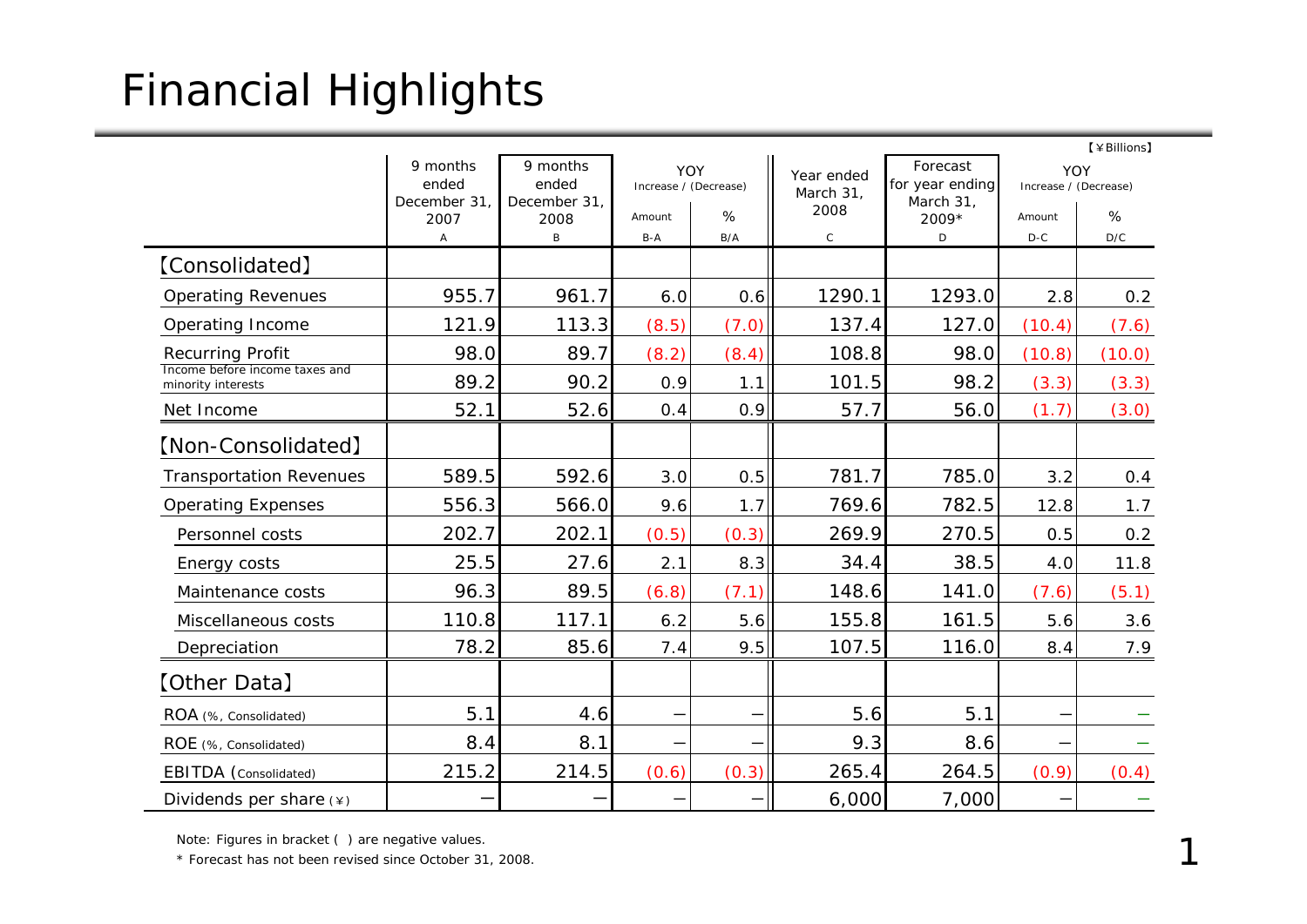### Consolidated Financial Results and Forecast

|                                          |                                                                        |               |                       |        |                              |                                          |                              | 【¥Billions】 |
|------------------------------------------|------------------------------------------------------------------------|---------------|-----------------------|--------|------------------------------|------------------------------------------|------------------------------|-------------|
|                                          | 9 months<br>9 months<br>ended<br>ended<br>December 31,<br>December 31, |               | Increase / (Decrease) | YOY    | Year ended<br>March 31, 2008 | Forecast<br>for year ending<br>March 31, | YOY<br>Increase / (Decrease) |             |
|                                          | 2007                                                                   | 2008          | Amount                | %      |                              | $2009*^{4}$                              | Amount                       | %           |
|                                          | $\mathsf{A}$                                                           | B             | B-A                   | B/A    | $\mathsf C$                  | D                                        | $D-C$                        | D/C         |
| Operating Revenues* <sup>1</sup>         | 955.7                                                                  | 961.7         | 6.0                   | 0.6    | 1290.1                       | 1293.0                                   | 2.8                          | 0.2         |
| Transportation                           | 646.4                                                                  | 651.3         | 4.8                   | 0.8    | 861.2                        | 867.1                                    | 5.8                          | 0.7         |
| Sales of goods and food services         | 159.4                                                                  | 163.8         | 4.4                   | 2.8    | 212.8                        | 218.4                                    | 5.5                          | 2.6         |
| Sales of goods and food services         | 104.6                                                                  | 108.3         | 3.7                   | 3.6    | 138.5                        | 143.1                                    | 4.6                          | 3.3         |
| JR Kyoto Isetan Department Store         | 51.2                                                                   | 51.9          | 0.7                   | 1.5    | 69.2                         | 70.2                                     | 1.0                          | 1.5         |
| Real estate                              | 52.8                                                                   | 52.9          | 0.1                   | 0.3    | 76.7                         | 71.3                                     | (5.4)                        | (7.1)       |
| Shopping center                          | 33.6                                                                   | 35.4          | 1.8                   | 5.4    | 44.9                         | 47.2                                     | 2.3                          | 5.2         |
| Real estate lease and sale* <sup>3</sup> | 17.7<br>[3.8]                                                          | 16.0<br>[1.7] | (1.6)                 | (9.4)  | 29.7<br>[11.1]               | 22.0<br>[2.8]                            | (7.7)                        | (26.2)      |
| Other businesses                         | 96.9                                                                   | 93.6          | (3.3)                 | (3.5)  | 139.3                        | 136.2                                    | (3.1)                        | (2.3)       |
| Hotel                                    | 27.4                                                                   | 26.4          | (1.0)                 | (3.7)  | 35.9                         | 35.1                                     | (0.8)                        | (2.4)       |
| Nippon Travel Agency                     | 34.9                                                                   | 33.3          | (1.6)                 | (4.7)  | 49.3                         | 46.2                                     | (3.0)                        | (6.2)       |
| Operating Income* <sup>2</sup>           | 121.9                                                                  | 113.3         | (8.5)                 | (7.0)  | 137.4                        | 127.0                                    | (10.4)                       | (7.6)       |
| Transportation                           | 94.2                                                                   | 89.4          | (4.7)                 | (5.0)  | 97.4                         | 90.7                                     | (6.7)                        | (7.0)       |
| Sales of goods and food services         | 4.4                                                                    | 4.5           | 0.1                   | 2.7    | 5.2                          | 5.0                                      | (0.2)                        | (5.1)       |
| Sales of goods and food services         | 2.8                                                                    | 3.2           | 0.3                   | 13.9   | 3.1                          |                                          | $\overline{\phantom{m}}$     |             |
| JR Kyoto Isetan Department Store         | 1.5                                                                    | 1.2           | (0.2)                 | (19.3) | 2.0                          |                                          |                              |             |
| Real estate                              | 18.5                                                                   | 17.9          | (0.5)                 | (3.2)  | 24.6                         | 23.5                                     | (1.1)                        | (4.7)       |
| Shopping center                          | 5.1                                                                    | 5.5           | 0.3                   | 6.8    | 6.5                          |                                          | $\qquad \qquad -$            |             |
| Real estate lease and sale               | 5.3                                                                    | 3.7           | (1.6)                 | (30.8) | 7.4                          |                                          | —                            |             |
| Other businesses                         | 4.2                                                                    | 0.6           | (3.6)                 | (84.3) | 11.0                         | 8.8                                      | (2.2)                        | (20.3)      |
| Hotel                                    | 2.4                                                                    | 1.6           | (0.7)                 | (31.4) | 2.8                          |                                          |                              |             |
| Nippon Travel Agency                     | (2.0)                                                                  | (3.1)         | (1.1)                 | —      | 0.6                          |                                          | $\overline{\phantom{m}}$     |             |

Note: Figures in bracket ( ) are negative values.

 $*$ <sup>1</sup> Operating revenues are the revenues from third parties ( = customers).

The breakdowns of operating revenues by each segment are the sums of revenues of major subsidiaries.

\*<sup>2</sup> The breakdowns of operating income by each segment are the sums of incomes of major subsidiaries before eliminating internal transactions.

\*<sup>3</sup> Figures in bracket [ ] are the sales of condominiums. (Included in Real estate lease and sale)

\*4 Forecast has not been revised since October 31, 2008.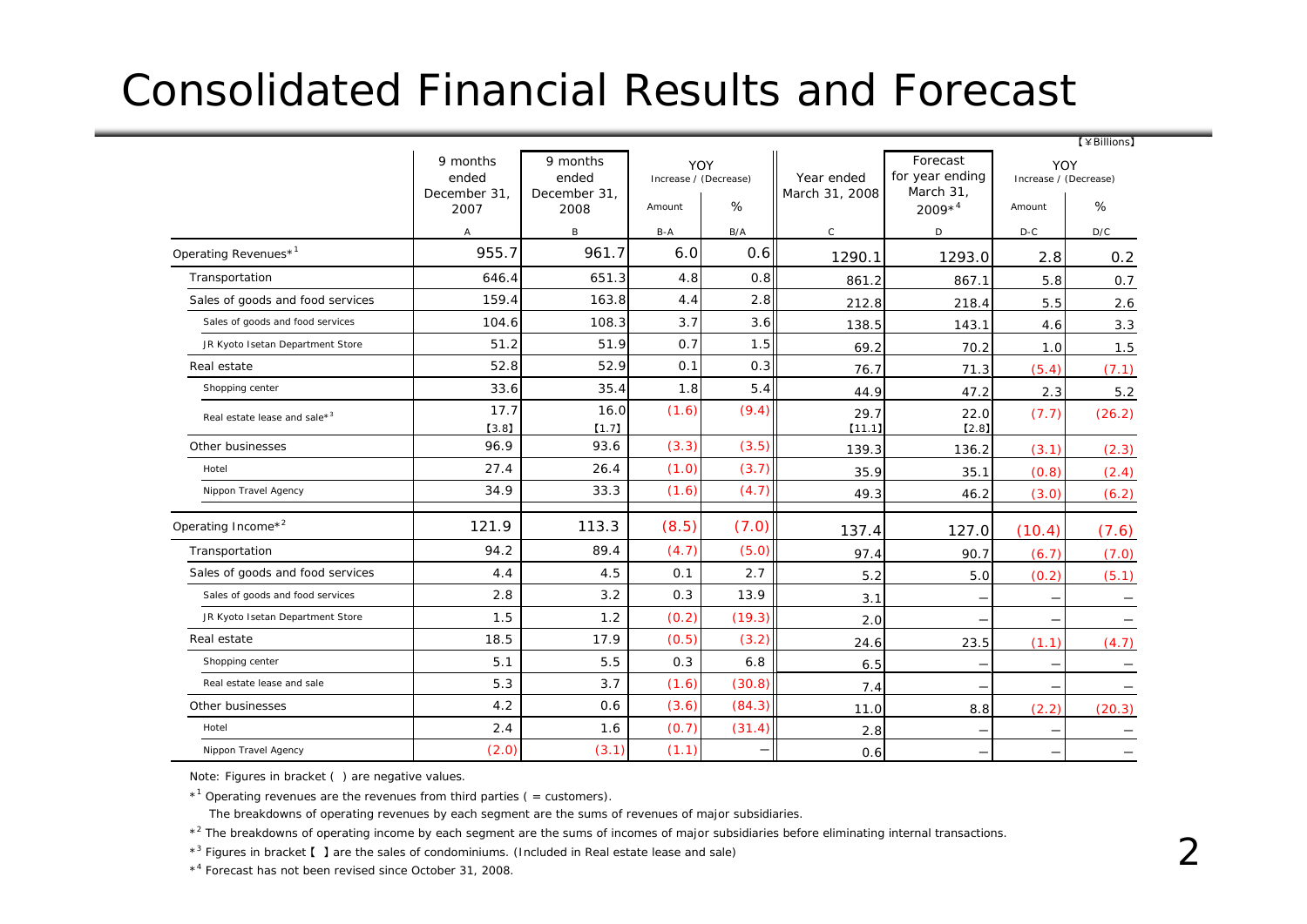#### Non-Consolidated Financial Results and Forecast

【¥Billions】

|                                    | 9 months<br>9 months<br>ended<br>ended |                      | YOY<br>Increase / (Decrease) |                          | Year ended<br>March 31, | Forecast<br>for year      | YOY<br>Increase / (Decrease) |       |
|------------------------------------|----------------------------------------|----------------------|------------------------------|--------------------------|-------------------------|---------------------------|------------------------------|-------|
|                                    | December<br>31, 2007                   | December<br>31, 2008 | Amount                       | %                        | 2008                    | ending March<br>31, 2009* | Amount                       | %     |
|                                    | Α                                      | B                    | B-A                          | B/A                      | $\mathsf{C}$            | D                         | $D-C$                        | D/C   |
| <b>Operating Revenues</b>          | 659.7                                  | 665.3                | 5.6                          | 0.9                      | 879.4                   | 886.5                     | 7.0                          | 0.8   |
| Transportation revenues            | 589.5                                  | 592.6                | 3.0                          | 0.5                      | 781.7                   | 785.0                     | 3.2                          | 0.4   |
| Other                              | 70.1                                   | 72.7                 | 2.6                          | 3.7                      | 97.6                    | 101.5                     | 3.8                          | 3.9   |
| <b>Operating Expenses</b>          | 556.3                                  | 566.0                | 9.6                          | 1.7                      | 769.6                   | 782.5                     | 12.8                         | 1.7   |
| Personnel costs                    | 202.7                                  | 202.1                | (0.5)                        | (0.3)                    | 269.9                   | 270.5                     | 0.5                          | 0.2   |
| Non personnel costs                | 232.7                                  | 234.2                | 1.5                          | 0.7                      | 338.8                   | 341.0                     | 2.1                          | 0.6   |
| Energy costs                       | 25.5                                   | 27.6                 | 2.1                          | 8.3                      | 34.4                    | 38.5                      | 4.0                          | 11.8  |
| Maintenance costs                  | 96.3                                   | 89.5                 | (6.8)                        | (7.1)                    | 148.6                   | 141.0                     | (7.6)                        | (5.1) |
| Miscellaneous costs                | 110.8                                  | 117.1                | 6.2                          | 5.6                      | 155.8                   | 161.5                     | 5.6                          | 3.6   |
| Rental payments, etc.              | 18.5                                   | 19.0                 | 0.5                          | 2.8                      | 24.6                    | 25.5                      | 0.8                          | 3.5   |
| Taxes                              | 24.1                                   | 24.8                 | 0.7                          | 3.0                      | 28.6                    | 29.5                      | 0.8                          | 3.0   |
| Depreciation                       | 78.2                                   | 85.6                 | 7.4                          | 9.5                      | 107.5                   | 116.0                     | 8.4                          | 7.9   |
| Operating Income                   | 103.3                                  | 99.3                 | (4.0)                        | (3.9)                    | 109.8                   | 104.0                     | (5.8)                        | (5.3) |
| Non-operating revenues             | 2.1                                    | 2.6                  | 0.4                          | 19.6                     | 6.2                     | 6.6                       | 0.3                          | 6.4   |
| Non-operating expenses             | 26.8                                   | 26.6                 | (0.1)                        | (0.6)                    | 36.0                    | 35.6                      | (0.4)                        | (1.3) |
| <b>Recurring Profit</b>            | 78.7                                   | 75.2                 | (3.4)                        | (4.4)                    | 79.9                    | 75.0                      | (4.9)                        | (6.2) |
| Extraordinary profit and loss, net | (4.9)                                  | 0.4                  | 5.3                          | $\overline{\phantom{m}}$ | (3.8)                   | 1.5                       | 5.3                          |       |
| Net Income                         | 44.4                                   | 45.1                 | 0.6                          | 1.5                      | 45.1                    | 45.5                      | 0.3                          | 0.8   |

Note: Figures in bracket ( ) are negative values.

\* Forecast has not been revised since October 31, 2008.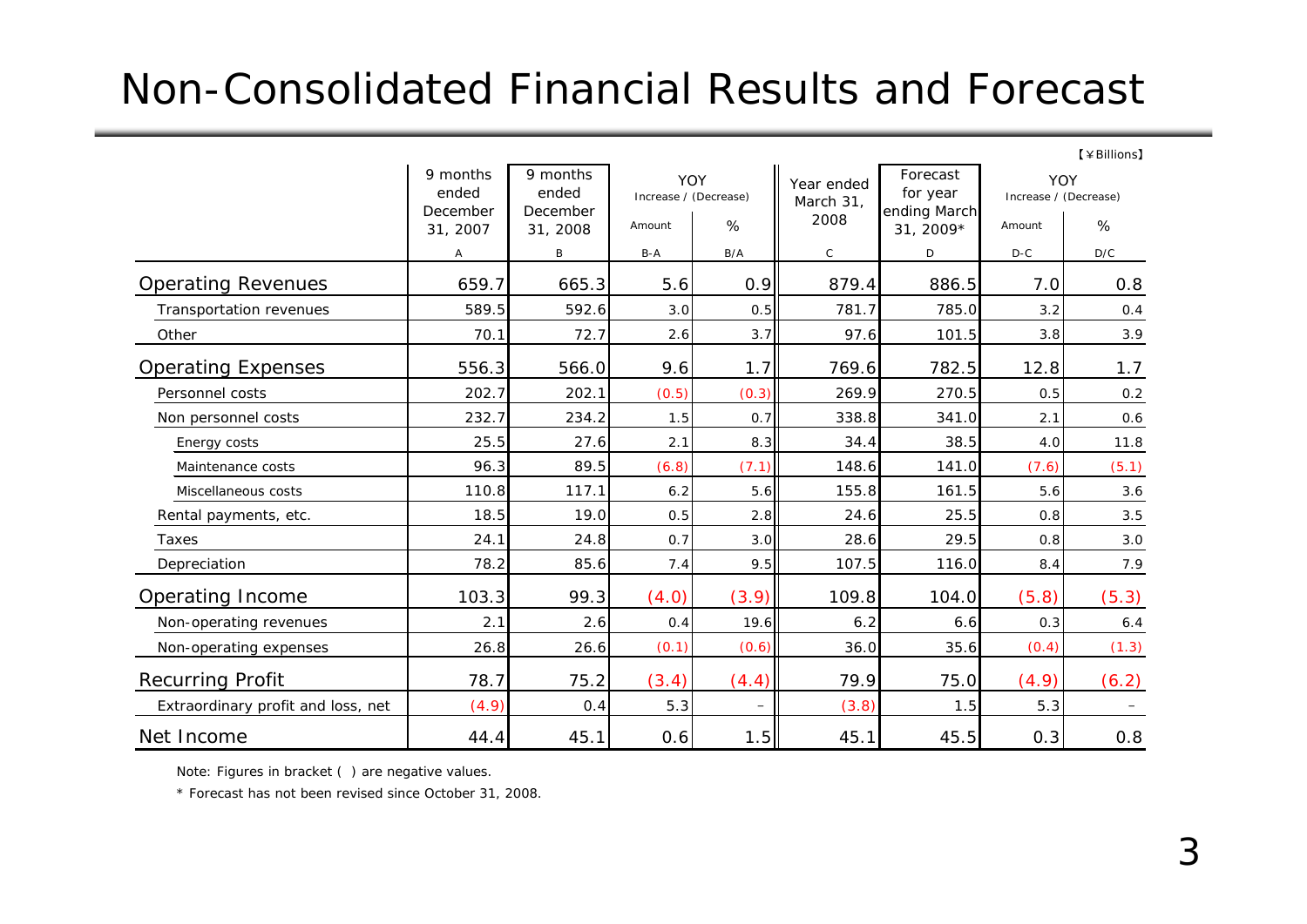### Transportation Revenues Results and Forecast

|                                |                                        |                    |                                    |                |                                             |                |                               |                    |                                |                |                           | $[4$ Billions     |
|--------------------------------|----------------------------------------|--------------------|------------------------------------|----------------|---------------------------------------------|----------------|-------------------------------|--------------------|--------------------------------|----------------|---------------------------|-------------------|
|                                | Results for year ending March 31, 2009 |                    |                                    |                |                                             |                |                               |                    |                                |                |                           | Forecast for year |
|                                | 1Q<br>April 1 - June 30                |                    | <b>2Q</b><br>July 1 - September 30 |                | <b>First Half</b><br>April 1 - September 30 |                | 3Q<br>October 1 - December 31 |                    | Total<br>April 1 - December 31 |                | ending<br>March 31, 2009* |                   |
|                                | Results                                | YOY                | Results                            | YOY            | Results                                     | YOY            | Results                       | YOY                | Results                        | YOY            | Forecast                  | YOY               |
| <b>Transportation Revenues</b> | 191.9                                  | $+0.8$<br>0.5%     | 202.4                              | $+2.5$<br>1.3% | 394.4                                       | $+3.4$<br>0.9% | 198.1                         | (0.4)<br>(0.2%)    | 592.6                          | $+3.0$<br>0.5% | 785.0                     | $+3.2$<br>0.4%    |
| Shinkansen                     | 83.6                                   | $+0.3$<br>0.4%     | 89.8                               | $+0.8$<br>1.0% | 173.5                                       | $+1.2$<br>0.7% | 88.3                          | $+0.3$<br>0.4%     | 261.9                          | $+1.5$<br>0.6% | 345.0                     | $+1.5$<br>0.4%    |
| <b>Commuter Passes</b>         | 2.2                                    | $+0.0$<br>3.7%     | 2.2                                | $+0.0$<br>3.2% | 4.4                                         | $+0.1$<br>3.4% | 2.1                           | $+0.0$<br>2.0%     | 6.6                            | $+0.1$<br>2.9% |                           | —                 |
| Non-Commuter Passes            | 81.4                                   | $+0.2$<br>0.3%     | 87.6                               | $+0.8$<br>0.9% | 169.1                                       | $+1.0$<br>0.6% | 86.1                          | $+0.2$<br>0.3%     | 255.3                          | $+1.3$<br>0.5% |                           | -                 |
| Kyoto-Osaka-Kobe Area          | 76.4                                   | $+0.5$<br>0.7%     | 76.8                               | $+0.7$<br>1.0% | 153.2                                       | $+1.3$<br>0.9% | 76.0                          | (0.4)<br>(0.6%)    | 229.3                          | $+0.8$<br>0.4% | 304.6                     | $+1.2$<br>0.4%    |
| <b>Commuter Passes</b>         | 29.8                                   | $+0.1$<br>0.4%     | 29.1                               | $+0.1$<br>0.7% | 59.0                                        | $+0.3$<br>0.5% | 29.1                          | $+0.0$<br>0.0%     | 88.1                           | $+0.3$<br>0.4% |                           | —                 |
| Non-Commuter Passes            | 46.6                                   | $+0.4$<br>1.0%     | 47.6                               | $+0.5$<br>1.2% | 94.2                                        | $+1.0$<br>1.1% | 46.8                          | (0.4)<br>$(1.0\%)$ | 141.1                          | $+0.5$<br>0.4% |                           | —<br>—            |
| <b>Other Lines</b>             | 31.6                                   | (0.0)<br>$(0.1\%)$ | 35.6                               | $+0.9$<br>2.7% | 67.3                                        | $+0.9$<br>1.4% | 33.6                          | (0.3)<br>$(1.0\%)$ | 100.9                          | $+0.5$<br>0.6% | 134.8                     | $+0.3$<br>0.3%    |
| <b>Commuter Passes</b>         | 7.1                                    | $+0.0$<br>0.7%     | 7.0                                | $+0.0$<br>1.3% | 14.1                                        | $+0.1$<br>1.0% | 6.9                           | $+0.0$<br>0.6%     | 21.1                           | $+0.1$<br>0.9% |                           | —<br>—            |
| Non-Commuter Passes            | 24.5                                   | (0.0)<br>(0.3%)    | 28.6                               | $+0.8$<br>3.0% | 53.1                                        | $+0.7$<br>1.5% | 26.6                          | (0.3)<br>$(1.4\%)$ | 79.8                           | $+0.3$<br>0.5% |                           | —<br>-            |

Note: Figures in bracket ( ) are negative values.

\* Forecast has not been revised since October 31, 2008.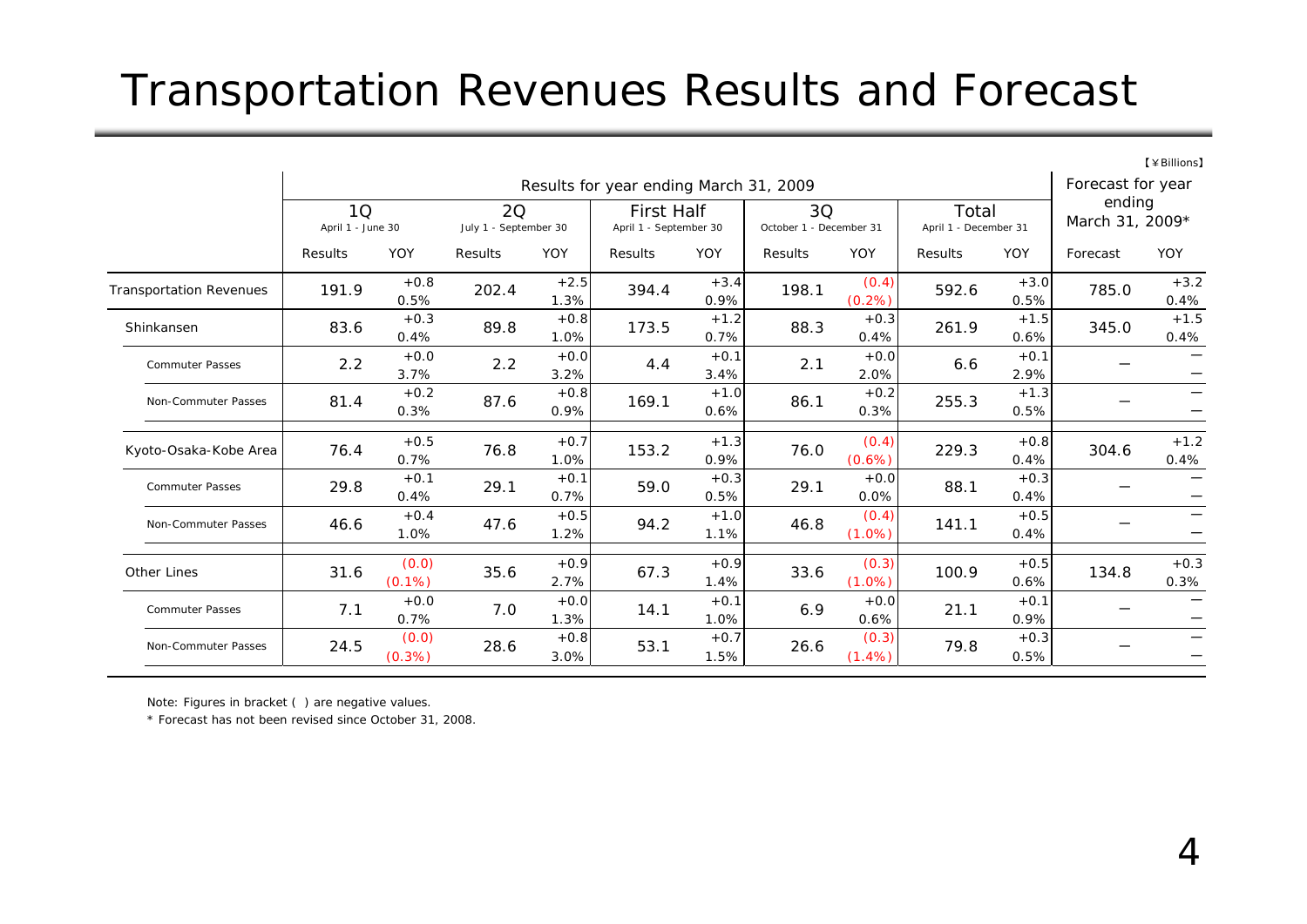|                                                                                       | 9 months<br>ended<br>December 31, 2007 |                  |              | 9 months<br>ended<br>December 31, 2008 |              | Year<br>ended<br>March 31, 2008 | Forecast for year<br>ending<br>March 31, 2009* |                  |  |
|---------------------------------------------------------------------------------------|----------------------------------------|------------------|--------------|----------------------------------------|--------------|---------------------------------|------------------------------------------------|------------------|--|
|                                                                                       | Consolidated                           | Non-consolidated | Consolidated | Non-consolidated                       | Consolidated | Non-consolidated                | Consolidated                                   | Non-consolidated |  |
| No. of employees at the end of period                                                 | 44,236                                 | 25,648           | 45,492       | 25,980                                 | 44,021       | 25,466                          |                                                |                  |  |
| * Excluding employees assigned to other companies and<br>employees on temporary leave |                                        | [28, 923]        |              | [29, 113]                              |              | [28,690]                        |                                                |                  |  |
| <b>Retirement Payment Costs</b>                                                       | 45.5                                   | 42.2             | 45.6         | 42.3                                   | 60.8         | 56.4                            |                                                | 56.5             |  |
| Service & Interest cost                                                               |                                        | 14.4             |              | 14.3                                   |              | 19.4                            |                                                | 19.2             |  |
| Amortization of net retirement benefit<br>obligation at transition                    |                                        | 22.6             |              | 22.6                                   |              | 30.1                            |                                                | 30.1             |  |
| Amortization of actuarial loss                                                        |                                        | 5.1              |              | 5.3                                    |              | 6.9                             |                                                | 7.1              |  |
| No. of employees entitled to retirement payment                                       | 1,417                                  | 706              | 1,431        | 646                                    | 2,411        | 999                             |                                                | 956              |  |
| Financial Expenses, net                                                               | (26.2)                                 | (25.7)           | (25.4)       | (25.1)                                 | (34.9)       | (34.3)                          | (34.1)                                         | (33.6)           |  |
| Interest and dividend income                                                          | 0.4                                    | 0.9              | 0.5          | 1.1                                    | 0.4          | 1.0                             | 0.5                                            | 1.2              |  |
| Interest expenses                                                                     | (26.6)                                 | (26.6)           | (25.9)       | (26.2)                                 | (35.4)       | (35.4)                          | (34.6)                                         | (34.9)           |  |
| [Average interest rate %]                                                             | $[3.60]$                               | $[3.62]$         | $[3.51]$     | $[3.52]$                               | [3.56]       | $[3.57]$                        | $[3.52]$                                       | $[3.53]$         |  |
| Capital Expenditure                                                                   | 117.8                                  | 100.0            | 104.6        | 76.9                                   | 224.5        | 196.2                           |                                                |                  |  |
| Excluding a portion contributed by local<br>governments etc.                          | 102.8                                  | 84.9             | 86.1         | 58.4                                   | 187.9        | 159.6                           | 175.0                                          | 135.0            |  |
| Depreciation                                                                          | 93.3                                   | 78.2             | 101.1        | 85.6                                   | 128.0        | 107.5                           | 137.5                                          | 116.0            |  |
| Balance of Long-term Debt and<br>Payables at the end of FY                            | 965.3                                  | 942.9            | 986.2        | 966.3                                  | 957.2        | 935.7                           | 955.0                                          | 935.0            |  |

Note: Figures in bracket ( ) are negative values.

\* Forecast has not been revised since October 31, 2008.

【Persons, ¥Billions】